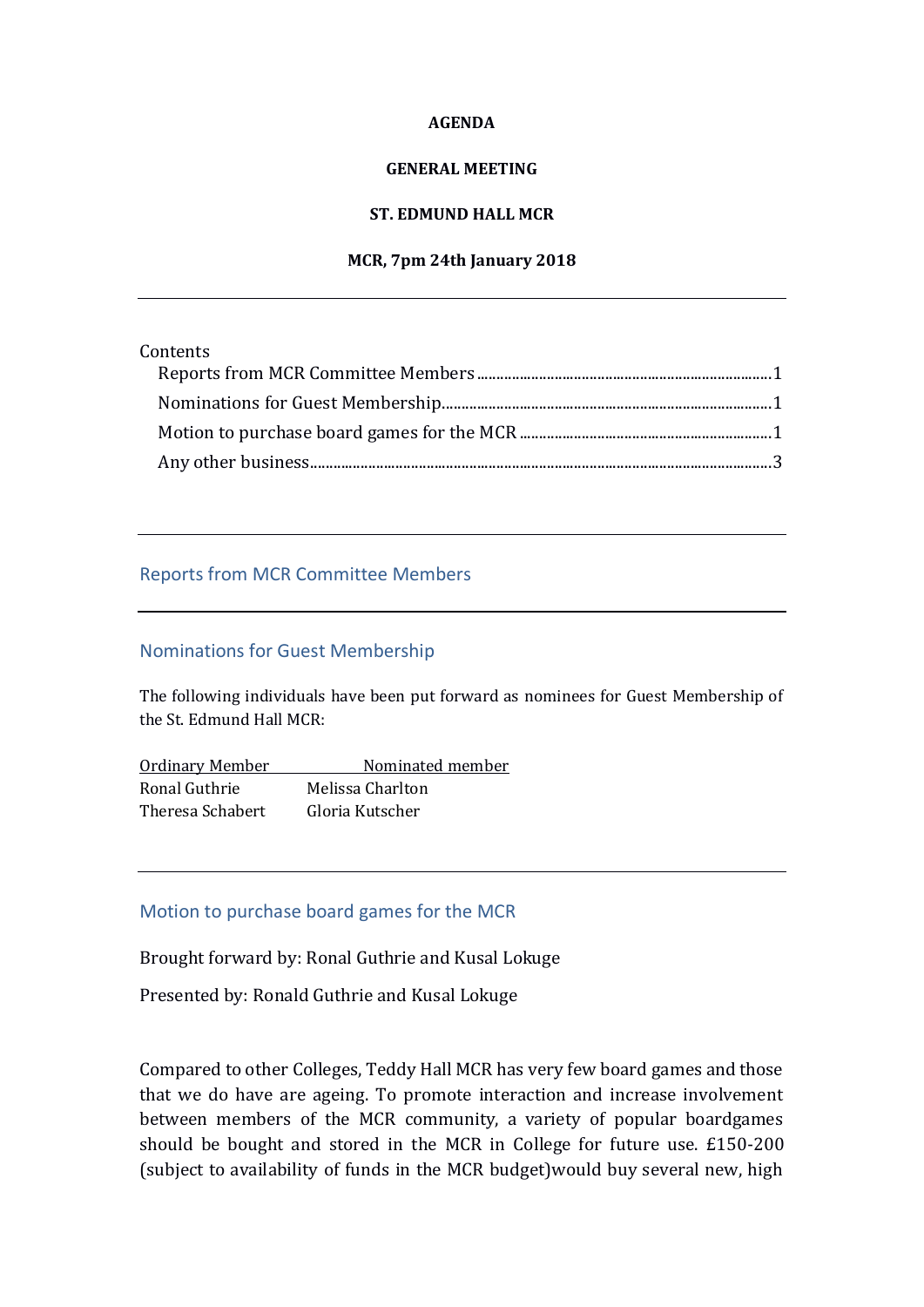quality boardgames along with some second hand ones we can get our hands on. Suggestions of boardgames would be made welcome by the community to the committee."

# Motion to support divestment from fossil fuels

Brought forward by: Elana Sulakshana

Seconded by: Maren Fichter

Presented by: Elana Sulakshana

The following motion concerns the fossil fuel investments of St. Edmund Hall's endowment.

This MCR notes that:

- There is a growing international campaign for fossil fuel around the globe. In total, more than 5.2 trillion (USD) of invested funds have committed to divestment [*[The Guardian\]](https://www.theguardian.com/us-news/2018/jan/10/new-york-city-plans-to-divest-5bn-from-fossil-fuels-and-sue-oil-companies).* Two weeks ago, New York City announced that it would divest 5 billion (USD) from fossil fuels.
- Within this university, many Oxford colleges are currently exploring full fossil fuel divestment, following successful student motions. In 2015, the university divested its endowment's direct holdings from coal and tar sands, a first step but not enough. Last term, the Paradise Papers revealed that the university and many colleges are invested in deep sea oil drilling via blocker corporations (to avoid US taxes). The leaked Paradise Papers revealed just one example of the companies that endowments across the university are invested in.
- Oxford University Endowment Management (OUem) reported that of the £1.6 billion Endowment Fund, approximately 3% is invested in the energy sector. This translates to approximately £2,000 per student [*[OUem 2016](http://ouem.co.uk/wp-content/uploads/2014/12/3.-Annual-Report-The-OEF-Report-2016.pdf)  [Report](http://ouem.co.uk/wp-content/uploads/2014/12/3.-Annual-Report-The-OEF-Report-2016.pdf)*].
- St. Edmund Hall has not released a detailed breakdown and has no specific policy on fossil fuel investment. The percent of our endowment (£52.1 million) invested in fossil fuels is likely to be around the University of Oxford value.
- This is a matter of concern because investments in fossil fuels are not compatible with a just and stable future. In September 2013 the Intergovernmental Panel on Climate Change (IPCC) reported that in order to stay below a devastating global temperature rise of 2°C, cumulative carbon emissions cannot exceed a "budget" of about 800 gigatons. *[IPCC]*
- In order to reach this target, around 80% of current fossil fuel reserves must stay in the ground. Despite this, the top 200 coal, oil and gas